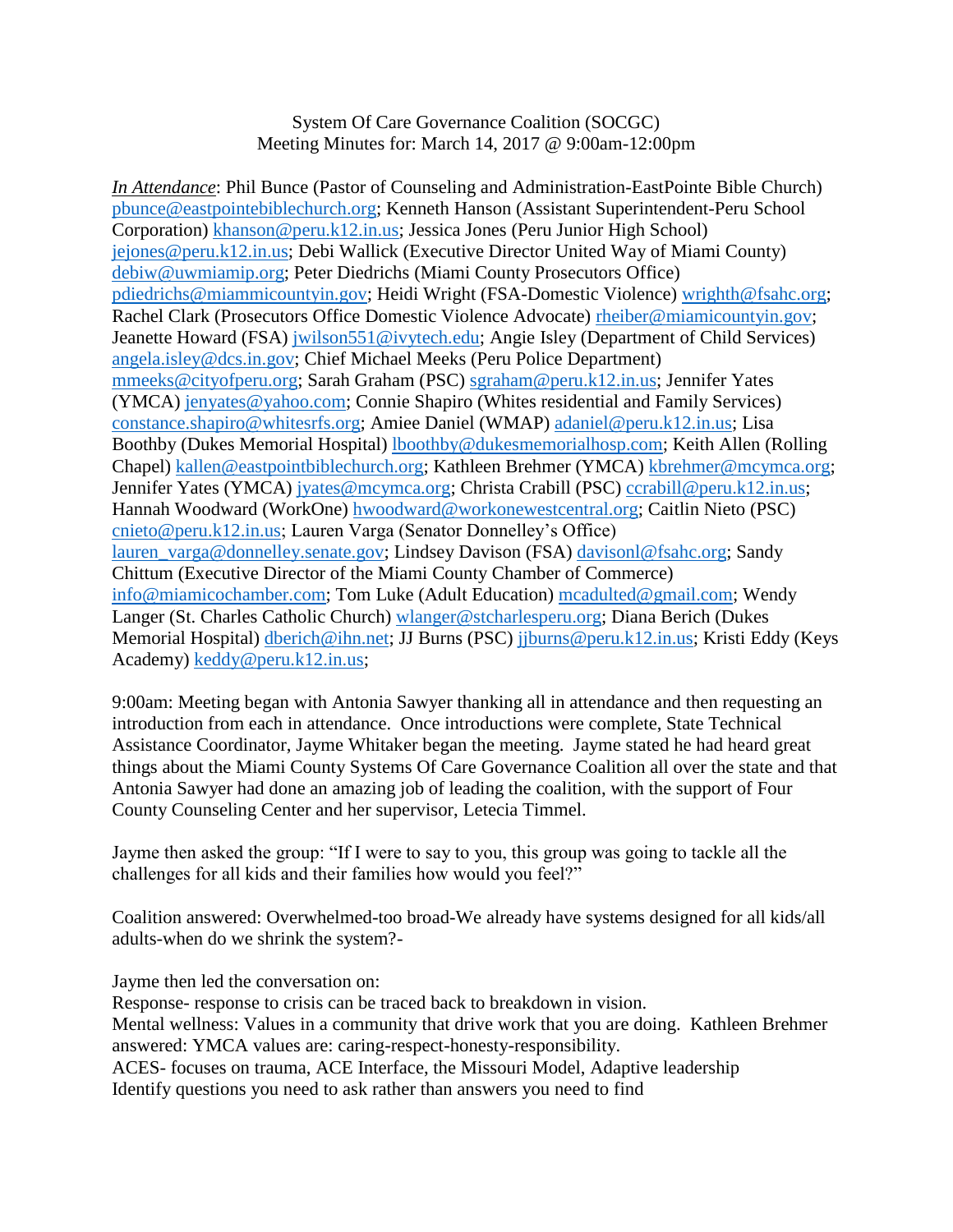Dialog: Create a safe place to discuss constructive, conflictive issues which will lead to higher fidelity, efficiency, and effectiveness. Watch: Ted Talk- Agree to disagree

Coalition identified a major area of concern within the community: Access to treatment: systemic issues for confidentiality, crisis response, early identification

Community Profile:

Families are falling through the cracks in the white space between the systems.

Coalition identified major challenges in Miami County:

Substance abuse-Transportation-Generational Poverty-Family support and development (values)- Complex trauma- Transiency/homelessness. Coalition identified a focus: Parenting, workforce development, and education. Coalition needs to create a space for these issues and strategize how to work toward a solution.

Jayme discussed Ted Talk on Yohan Harry about "Rat Park".

Addiction is not about addiction, it is about attachment and focusing on the adaptive challenges about attachment.

Coalition outlined two topics with strategies before the meeting ended.

**Topic #1**: Substance Abuse **Goal:** Every person affected by substance use will have supportive relationships, appropriate knowledge, and access to treatment.

**Population of focus**: All individuals within the community

**Strategy #1**: Develop a substance abuse education plan for all stages of life (from prenatal to elderly).

**Measured outcome**: 1) Increased enrollment in other educational plans provided by community, that have a similar focus. 2) Completed educational plan ready for implementation.

**Strategy #2:** Identify services, support, and prevention education in community. **Measured outcome**: 1) A complete resource guide (compilation of United Way, 2-1-1, and Chamber guide) for community to access. 2) Identify Miami County Wellness Committee goals 3) identify other goals set by organizations to work toward collaboration on such goals.

**Strategy #3**: Facilitate "Peer to Peer" support. **Measured Outcome**: